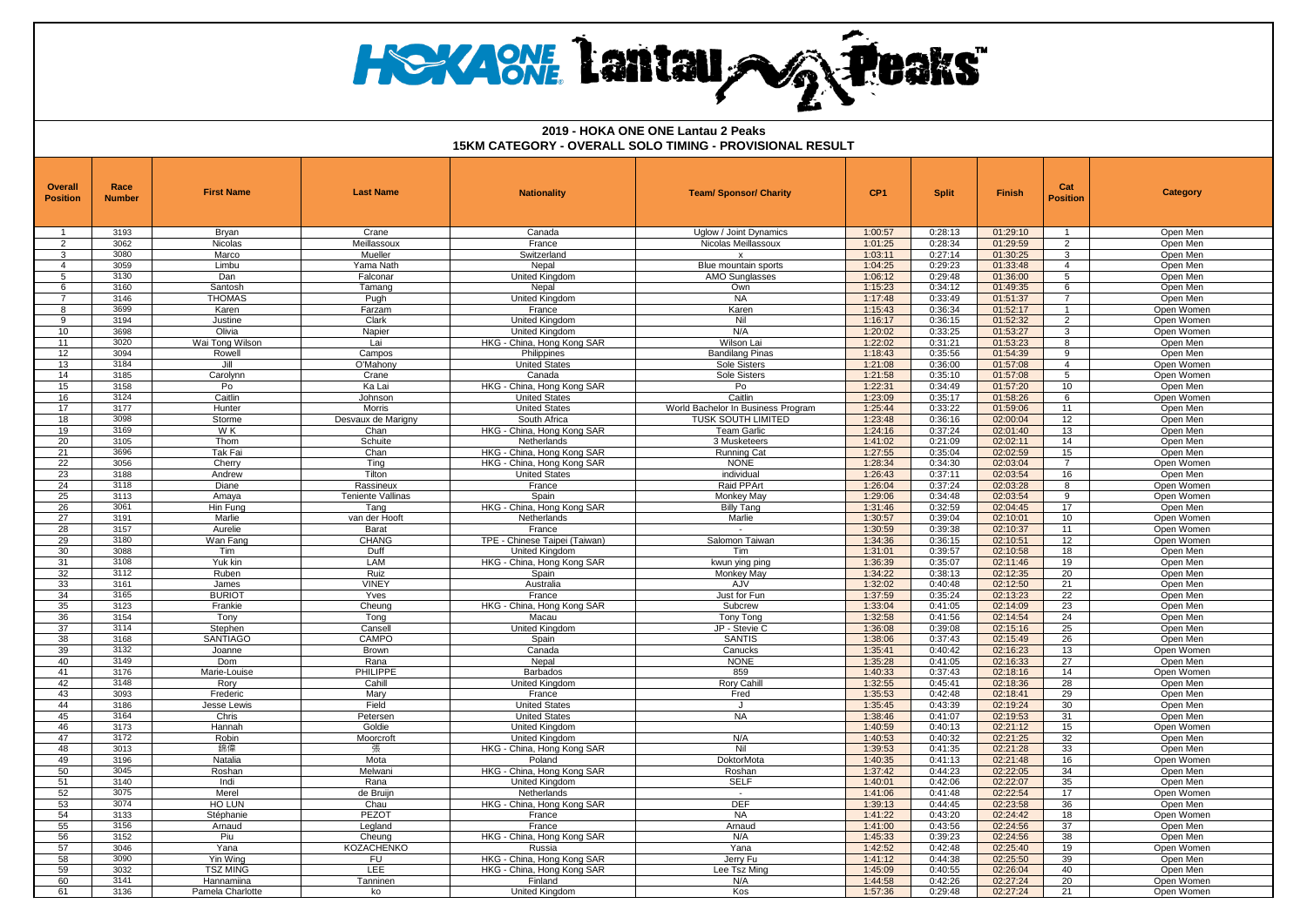# **HEXACNE Lantau AG Peaks**

| 62<br>3079<br>1:42:12<br>0:47:03<br>02:29:15<br>22<br>Dionne<br><b>Burt</b><br>United Kinadom<br>Dionne<br>Open Women<br>63<br>3039<br>HKG - China, Hong Kong SAR<br>KHT<br>1:42:00<br>0:48:38<br>02:30:38<br>Hon To<br>kwona<br>41<br>Open Men<br><b>FU</b><br>3053<br>Ka kin. Llovd<br>HKG - China, Hong Kong SAR<br>Llovd FU<br>1:43:02<br>0:48:06<br>02:31:08<br>42<br>64<br>Open Men<br>43<br>65<br>3159<br>Piyush<br>Maheshwari<br>India<br>Perun<br>1:43:26<br>0:49:53<br>02:33:19<br>Open Men<br>23<br>3195<br>02:35:30<br>66<br>Kwok Wina<br>Wu<br>HKG - China, Hong Kong SAR<br>1:43:56<br>0:51:34<br>Open Women<br>$\overline{0}$<br>3048<br><b>WENRONG</b><br>叉燒走醬<br>1:48:01<br>24<br>67<br>LU<br>HKG - China, Hong Kong SAR<br>0:47:56<br>02:35:57<br>Open Women<br>68<br>3081<br>Nicky<br>United Kingdom<br>The Sanity Runs<br>1:47:21<br>0:48:52<br>02:36:13<br>25<br>Open Women<br>Gregory<br>3082<br>26<br>69<br>Fiona<br>Man<br><b>United Kinadom</b><br>The Sanity Runs<br>1:46:32<br>0:49:41<br>02:36:13<br>Open Women<br>3137<br>70<br>1:49:46<br>0:47:46<br>02:37:32<br>44<br>Jee<br>Chun Leung<br>HKG - China, Hong Kong SAR<br>Open Men<br>Jason<br><b>YIN LUNG</b><br>HKG - China, Hong Kong SAR<br>1:49:55<br>0:47:53<br>45<br>71<br>3034<br>LAM<br><b>LUNG</b><br>02:37:48<br>Open Men<br>72<br>1:50:12<br>46<br>0:47:51<br>02:38:03<br>3131<br>Dwayne<br>Brown<br>Canada<br>Canucks<br>Open Men<br>73<br>3016<br>HKG - China, Hong Kong SAR<br>1:49:21<br>0:49:17<br>02:38:38<br>47<br>Sze Yuen Kevin<br>Mui<br>One A<br>Open Men<br>74<br>3115<br>1:47:43<br>0:51:09<br>48<br>Parry<br>Parry - Cansel<br>02:38:52<br>Open Men<br>Jonathan<br>United Kingdom<br>75<br>3096<br>1:54:28<br>0:45:39<br>02:40:07<br>27<br>Loes<br>Altena<br>Netherlands<br>Loes<br>Open Women<br>76<br>3068<br>陈<br>1:46:03<br>49<br>威英<br>CHN - China, Mainland<br>01TEAM<br>0:54:19<br>02:40:22<br>Open Men<br>77<br>3042<br>Chi Kin<br>1:48:45<br>0:51:50<br>02:40:35<br>50<br>Leong<br>HKG - China, Hong Kong SAR<br>Open Men<br>$\mathsf{A}$<br>3067<br>镜飞<br>01TEAM<br>2:02:22<br>51<br>78<br>CHN - China, Mainland<br>0:39:35<br>02:41:57<br>Open Men<br>罱<br>Ullah<br>79<br>3023<br>Forhad<br>HKG - China, Hong Kong SAR<br>MO Forhad<br>1:50:00<br>0:52:01<br>02:42:01<br>52<br>Open Men<br>80<br>3086<br>Kok Kit<br><b>WONG</b><br>Malaysia<br>K.K.<br>1:53:36<br>0:49:22<br>02:42:58<br>53<br>Open Men<br>1:58:36<br>0:45:28<br>02:44:04<br>54<br>81<br>3089<br>Charlie<br>Thailand<br>Open Men<br>Saiprasert<br>BrandLoyalty<br>82<br>3083<br>Vadim<br>Germany<br>1:51:42<br>0:53:18<br>02:45:00<br>55<br>Open Men<br>Lorenz<br>Lorenz<br>83<br>3084<br>Katherine<br><b>United Kingdom</b><br>1:52:32<br>0:52:29<br>02:45:01<br>28<br>Lorenz<br>Lorenz<br>Open Womer<br>84<br>3171<br>Guido<br>Stiglioni<br>Italy<br>Guido<br>1:44:32<br>1:01:31<br>02:46:03<br>56<br>Open Men<br><b>DSOBA</b><br>2:01:34<br>0:44:56<br>57<br>85<br>3106<br>Faisal<br>United Kingdom<br>02:46:30<br>Mohammed<br>Open Men<br>LEE<br>86<br>3010<br><b>Hing Ming</b><br>HKG - China, Hong Kong SAR<br>HM<br>1:56:32<br>0:50:38<br>02:47:10<br>60<br>Open Men<br>3050<br>87<br><b>THOMAS</b><br>HKG - China, Hong Kong SAR<br>1:52:48<br>0:55:10<br>02:47:58<br>59<br>Cheno<br>Ш<br>Open Men<br>88<br>3057<br>Siitsema<br>Netherlands<br><b>NONE</b><br>1:55:45<br>0:52:20<br>02:48:05<br>29<br>Open Women<br>Corneline<br>89<br>3116<br>Robin<br>2:00:02<br>0:48:22<br>02:48:24<br>60<br>Robin<br>Kennish<br><b>United Kingdom</b><br>Open Men<br><b>WANGSIM</b><br>0:59:37<br>30<br>90<br>3107<br>Wang<br>CHN - China, Mainland<br>1:49:30<br>02:49:07<br>Open Women<br>vi<br>3121<br>CHUN CHUEN BARRY<br>Yau<br>HKG - China, Hong Kong SAR<br><b>BARRY YAU</b><br>1:48:15<br>1:02:47<br>02:51:02<br>61<br>91<br>Open Men<br>0:51:52<br>92<br>3011<br>Kwai Hung<br>Hung<br>HKG - China. Hong Kong SAR<br>Sandy Hung<br>1:59:24<br>02:51:16<br>31<br>Open Womer<br>93<br>3162<br>Richard<br>Holt<br>1:41:25<br>1:10:51<br>02:52:16<br>62<br>United Kingdom<br>Open Men<br><b>NONE</b><br>2:03:15<br>94<br>3181<br>0:50:18<br>02:53:33<br>32<br>Cheong<br>Im<br>Republic of Korea<br>Open Women<br>95<br>3085<br>PO CHU MONICA<br>SZE-TO<br>HKG - China, Hong Kong SAR<br>2:04:45<br>0:50:12<br>02:54:57<br>33<br>Mon<br>Open Women<br>3066<br>CHN - China, Mainland<br>01TEAM<br>0:48:11<br>34<br>96<br>爱群<br>2:05:02<br>02:53:13<br>Open Women<br>苏<br>02:55:45<br>97<br>3104<br>Chi Hoi<br>Fung<br>HKG - China, Hong Kong SAR<br>Fung Chi Hoi<br>2:10:36<br>0:45:09<br>63<br>Open Men<br>98<br>LAM<br>2:04:21<br>0:52:28<br>02:56:49<br>35<br>3129<br>HKG - China, Hong Kong SAR<br>Terrence<br>Open Women<br>99<br>3163<br>Wai Shing<br>Chau<br>HKG - China, Hong Kong SAR<br>Wai Shing Chau<br>2:05:08<br>0:51:47<br>02:56:55<br>64<br>Open Men<br>100<br>2:09:21<br>0:48:16<br>65<br>3109<br>Gareth<br>Cheng<br>HKG - China, Hong Kong SAR<br>02:57:37<br>Open Men<br>101<br>3018<br>Lillian Ka Ling<br>HKG - China, Hong Kong SAR<br>Lillian<br>2:07:32<br>0:50:22<br>02:57:54<br>36<br>Open Womer<br>kwok<br>102<br>3019<br><b>WONG</b><br>Lillian<br>2:03:55<br>0:54:00<br>02:57:55<br>66<br>Alex Lung Po<br>HKG - China, Hong Kong SAR<br>Open Men<br>103<br>3192<br>Patrick<br>Jolliffe<br>United Kinadom<br>PATRICK JOLLIFFE<br>2:05:55<br>0:54:04<br>02:59:59<br>67<br>Open Men<br>104<br>3694<br>Shin<br>2:08:24<br>0:52:37<br>03:01:01<br>37<br>Karen<br>Republic of Korea<br>karen shin<br>Open Women<br>3043<br>105<br>Nidhi<br>Satish<br>Nidhi Satish<br>2:06:51<br>0:55:23<br>03:02:14<br>38<br>Open Women<br>India<br>68<br>106<br>3190<br>Kwai Lam<br>Li.<br>United Kingdom<br>N/A<br>2:06:57<br>0:56:56<br>03:03:53<br>Open Men<br>107<br>T&C<br>2:09:59<br>0:54:03<br>03:04:02<br>39<br>3102<br>Christina<br>HKG - China, Hong Kong SAR<br>Nam<br>Open Women<br>108<br><b>WONG</b><br>HKG - China, Hong Kong SAR<br>T&C<br>2:11:48<br>0:52:15<br>03:04:03<br>69<br>3101<br>Terence<br>Open Men<br>109<br>3117<br>2:11:44<br>0:52:59<br>03:04:43<br>Kozak<br>N/A<br>40<br>Julie<br>Canada<br>Open Womer<br>3166<br>2:15:58<br>0:48:45<br>03:04:43<br>70<br>110<br>Kam Chuen<br>Leuna<br>HKG - China, Hong Kong SAR<br>Leung Kam Chuen<br>Open Men<br>3170<br>2:12:33<br>0:52:45<br>41<br>111<br>Sharon<br>McEneff<br>03:05:18<br><b>United Kinadom</b><br>Sharon<br>Open Women<br>112<br>3044<br>HKG - China, Hong Kong SAR<br>2:12:54<br>0:53:11<br>03:06:05<br>42<br>Wai Hung<br>Lau<br>Wendy<br>Open Women<br>3070<br>CHN - China, Mainland<br>01TEAM<br>1:55:22<br>03:06:48<br>71<br>113<br>盛斌<br>李<br>1:11:26<br>Open Men<br>114<br>3064<br>國新<br>蘇<br>Kenny So<br>2:13:31<br>0:54:04<br>03:07:35<br>72<br>Canada<br>Open Men<br>3147<br><b>WONG</b><br>Nil<br>2:14:52<br>0:53:52<br>03:08:44<br>73<br>115<br>Ho Man<br>HKG - China, Hong Kong SAR<br>Open Men<br>2:15:32<br>03:11:02<br>74<br>116<br>3002<br>0:55:30<br>Man Chun<br>Li<br>Hong Kong SAR<br>Open Men<br>117<br>3139<br>Ball<br>United Kingdom<br><b>DB</b> Disaster<br>2:13:48<br>0:58:57<br>03:12:45<br>75<br>Open Men<br>Josh<br>2:17:22<br>118<br>3167<br>King Wa<br>Tsang<br>HKG - China, Hong Kong SAR<br>Nil<br>0:58:58<br>03:16:20<br>76<br>Open Men<br>119<br>3063<br>Ka Ming<br>Tam<br>HKG - China, Hong Kong SAR<br>N/A<br>2:22:54<br>0:53:28<br>03:16:22<br>77<br>Open Men<br>120<br>3183<br>2:16:41<br>78<br>Nassim<br>AMARA<br><b>Nas</b><br>1:00:52<br>03:17:33<br>France<br>Open Men<br><b>NONE</b><br>121<br>3060<br>Wing Lun<br>Mok<br>HKG - China, Hong Kong SAR<br>2:26:32<br>0:51:41<br>03:18:13<br>79<br>Open Men | <b>Overall</b><br><b>Position</b> | Race<br><b>Number</b> | <b>First Name</b> | <b>Last Name</b> | <b>Nationality</b> | <b>Team/ Sponsor/ Charity</b> | CP <sub>1</sub> | <b>Split</b> | Finish | Cat<br><b>Position</b> | <b>Category</b> |
|------------------------------------------------------------------------------------------------------------------------------------------------------------------------------------------------------------------------------------------------------------------------------------------------------------------------------------------------------------------------------------------------------------------------------------------------------------------------------------------------------------------------------------------------------------------------------------------------------------------------------------------------------------------------------------------------------------------------------------------------------------------------------------------------------------------------------------------------------------------------------------------------------------------------------------------------------------------------------------------------------------------------------------------------------------------------------------------------------------------------------------------------------------------------------------------------------------------------------------------------------------------------------------------------------------------------------------------------------------------------------------------------------------------------------------------------------------------------------------------------------------------------------------------------------------------------------------------------------------------------------------------------------------------------------------------------------------------------------------------------------------------------------------------------------------------------------------------------------------------------------------------------------------------------------------------------------------------------------------------------------------------------------------------------------------------------------------------------------------------------------------------------------------------------------------------------------------------------------------------------------------------------------------------------------------------------------------------------------------------------------------------------------------------------------------------------------------------------------------------------------------------------------------------------------------------------------------------------------------------------------------------------------------------------------------------------------------------------------------------------------------------------------------------------------------------------------------------------------------------------------------------------------------------------------------------------------------------------------------------------------------------------------------------------------------------------------------------------------------------------------------------------------------------------------------------------------------------------------------------------------------------------------------------------------------------------------------------------------------------------------------------------------------------------------------------------------------------------------------------------------------------------------------------------------------------------------------------------------------------------------------------------------------------------------------------------------------------------------------------------------------------------------------------------------------------------------------------------------------------------------------------------------------------------------------------------------------------------------------------------------------------------------------------------------------------------------------------------------------------------------------------------------------------------------------------------------------------------------------------------------------------------------------------------------------------------------------------------------------------------------------------------------------------------------------------------------------------------------------------------------------------------------------------------------------------------------------------------------------------------------------------------------------------------------------------------------------------------------------------------------------------------------------------------------------------------------------------------------------------------------------------------------------------------------------------------------------------------------------------------------------------------------------------------------------------------------------------------------------------------------------------------------------------------------------------------------------------------------------------------------------------------------------------------------------------------------------------------------------------------------------------------------------------------------------------------------------------------------------------------------------------------------------------------------------------------------------------------------------------------------------------------------------------------------------------------------------------------------------------------------------------------------------------------------------------------------------------------------------------------------------------------------------------------------------------------------------------------------------------------------------------------------------------------------------------------------------------------------------------------------------------------------------------------------------------------------------------------------------------------------------------------------------------------------------------------------------------------------------------------------------------------------------------------------------------------------------------------------------------------------------------------------------------------------------------------------------------------------------------------------------------------------------------------------------------------------------------------------------------------------------------------------------------------------------------------------------------------------------------------------------------------------------------------------------------------------------------------------------------------------------------------------------------------------------------------------------------------------------------------------------------------------------------------------------------------------------------------------------------------------------------------------------------------------------------------------------------------------------------------------------------------------------------------------------------------------------------------------------------------------------------------------------------------------------------------------------------------------------------------------------|-----------------------------------|-----------------------|-------------------|------------------|--------------------|-------------------------------|-----------------|--------------|--------|------------------------|-----------------|
|                                                                                                                                                                                                                                                                                                                                                                                                                                                                                                                                                                                                                                                                                                                                                                                                                                                                                                                                                                                                                                                                                                                                                                                                                                                                                                                                                                                                                                                                                                                                                                                                                                                                                                                                                                                                                                                                                                                                                                                                                                                                                                                                                                                                                                                                                                                                                                                                                                                                                                                                                                                                                                                                                                                                                                                                                                                                                                                                                                                                                                                                                                                                                                                                                                                                                                                                                                                                                                                                                                                                                                                                                                                                                                                                                                                                                                                                                                                                                                                                                                                                                                                                                                                                                                                                                                                                                                                                                                                                                                                                                                                                                                                                                                                                                                                                                                                                                                                                                                                                                                                                                                                                                                                                                                                                                                                                                                                                                                                                                                                                                                                                                                                                                                                                                                                                                                                                                                                                                                                                                                                                                                                                                                                                                                                                                                                                                                                                                                                                                                                                                                                                                                                                                                                                                                                                                                                                                                                                                                                                                                                                                                                                                                                                                                                                                                                                                                                                                                                                                                                                                                                                                                    |                                   |                       |                   |                  |                    |                               |                 |              |        |                        |                 |
|                                                                                                                                                                                                                                                                                                                                                                                                                                                                                                                                                                                                                                                                                                                                                                                                                                                                                                                                                                                                                                                                                                                                                                                                                                                                                                                                                                                                                                                                                                                                                                                                                                                                                                                                                                                                                                                                                                                                                                                                                                                                                                                                                                                                                                                                                                                                                                                                                                                                                                                                                                                                                                                                                                                                                                                                                                                                                                                                                                                                                                                                                                                                                                                                                                                                                                                                                                                                                                                                                                                                                                                                                                                                                                                                                                                                                                                                                                                                                                                                                                                                                                                                                                                                                                                                                                                                                                                                                                                                                                                                                                                                                                                                                                                                                                                                                                                                                                                                                                                                                                                                                                                                                                                                                                                                                                                                                                                                                                                                                                                                                                                                                                                                                                                                                                                                                                                                                                                                                                                                                                                                                                                                                                                                                                                                                                                                                                                                                                                                                                                                                                                                                                                                                                                                                                                                                                                                                                                                                                                                                                                                                                                                                                                                                                                                                                                                                                                                                                                                                                                                                                                                                                    |                                   |                       |                   |                  |                    |                               |                 |              |        |                        |                 |
|                                                                                                                                                                                                                                                                                                                                                                                                                                                                                                                                                                                                                                                                                                                                                                                                                                                                                                                                                                                                                                                                                                                                                                                                                                                                                                                                                                                                                                                                                                                                                                                                                                                                                                                                                                                                                                                                                                                                                                                                                                                                                                                                                                                                                                                                                                                                                                                                                                                                                                                                                                                                                                                                                                                                                                                                                                                                                                                                                                                                                                                                                                                                                                                                                                                                                                                                                                                                                                                                                                                                                                                                                                                                                                                                                                                                                                                                                                                                                                                                                                                                                                                                                                                                                                                                                                                                                                                                                                                                                                                                                                                                                                                                                                                                                                                                                                                                                                                                                                                                                                                                                                                                                                                                                                                                                                                                                                                                                                                                                                                                                                                                                                                                                                                                                                                                                                                                                                                                                                                                                                                                                                                                                                                                                                                                                                                                                                                                                                                                                                                                                                                                                                                                                                                                                                                                                                                                                                                                                                                                                                                                                                                                                                                                                                                                                                                                                                                                                                                                                                                                                                                                                                    |                                   |                       |                   |                  |                    |                               |                 |              |        |                        |                 |
|                                                                                                                                                                                                                                                                                                                                                                                                                                                                                                                                                                                                                                                                                                                                                                                                                                                                                                                                                                                                                                                                                                                                                                                                                                                                                                                                                                                                                                                                                                                                                                                                                                                                                                                                                                                                                                                                                                                                                                                                                                                                                                                                                                                                                                                                                                                                                                                                                                                                                                                                                                                                                                                                                                                                                                                                                                                                                                                                                                                                                                                                                                                                                                                                                                                                                                                                                                                                                                                                                                                                                                                                                                                                                                                                                                                                                                                                                                                                                                                                                                                                                                                                                                                                                                                                                                                                                                                                                                                                                                                                                                                                                                                                                                                                                                                                                                                                                                                                                                                                                                                                                                                                                                                                                                                                                                                                                                                                                                                                                                                                                                                                                                                                                                                                                                                                                                                                                                                                                                                                                                                                                                                                                                                                                                                                                                                                                                                                                                                                                                                                                                                                                                                                                                                                                                                                                                                                                                                                                                                                                                                                                                                                                                                                                                                                                                                                                                                                                                                                                                                                                                                                                                    |                                   |                       |                   |                  |                    |                               |                 |              |        |                        |                 |
|                                                                                                                                                                                                                                                                                                                                                                                                                                                                                                                                                                                                                                                                                                                                                                                                                                                                                                                                                                                                                                                                                                                                                                                                                                                                                                                                                                                                                                                                                                                                                                                                                                                                                                                                                                                                                                                                                                                                                                                                                                                                                                                                                                                                                                                                                                                                                                                                                                                                                                                                                                                                                                                                                                                                                                                                                                                                                                                                                                                                                                                                                                                                                                                                                                                                                                                                                                                                                                                                                                                                                                                                                                                                                                                                                                                                                                                                                                                                                                                                                                                                                                                                                                                                                                                                                                                                                                                                                                                                                                                                                                                                                                                                                                                                                                                                                                                                                                                                                                                                                                                                                                                                                                                                                                                                                                                                                                                                                                                                                                                                                                                                                                                                                                                                                                                                                                                                                                                                                                                                                                                                                                                                                                                                                                                                                                                                                                                                                                                                                                                                                                                                                                                                                                                                                                                                                                                                                                                                                                                                                                                                                                                                                                                                                                                                                                                                                                                                                                                                                                                                                                                                                                    |                                   |                       |                   |                  |                    |                               |                 |              |        |                        |                 |
|                                                                                                                                                                                                                                                                                                                                                                                                                                                                                                                                                                                                                                                                                                                                                                                                                                                                                                                                                                                                                                                                                                                                                                                                                                                                                                                                                                                                                                                                                                                                                                                                                                                                                                                                                                                                                                                                                                                                                                                                                                                                                                                                                                                                                                                                                                                                                                                                                                                                                                                                                                                                                                                                                                                                                                                                                                                                                                                                                                                                                                                                                                                                                                                                                                                                                                                                                                                                                                                                                                                                                                                                                                                                                                                                                                                                                                                                                                                                                                                                                                                                                                                                                                                                                                                                                                                                                                                                                                                                                                                                                                                                                                                                                                                                                                                                                                                                                                                                                                                                                                                                                                                                                                                                                                                                                                                                                                                                                                                                                                                                                                                                                                                                                                                                                                                                                                                                                                                                                                                                                                                                                                                                                                                                                                                                                                                                                                                                                                                                                                                                                                                                                                                                                                                                                                                                                                                                                                                                                                                                                                                                                                                                                                                                                                                                                                                                                                                                                                                                                                                                                                                                                                    |                                   |                       |                   |                  |                    |                               |                 |              |        |                        |                 |
|                                                                                                                                                                                                                                                                                                                                                                                                                                                                                                                                                                                                                                                                                                                                                                                                                                                                                                                                                                                                                                                                                                                                                                                                                                                                                                                                                                                                                                                                                                                                                                                                                                                                                                                                                                                                                                                                                                                                                                                                                                                                                                                                                                                                                                                                                                                                                                                                                                                                                                                                                                                                                                                                                                                                                                                                                                                                                                                                                                                                                                                                                                                                                                                                                                                                                                                                                                                                                                                                                                                                                                                                                                                                                                                                                                                                                                                                                                                                                                                                                                                                                                                                                                                                                                                                                                                                                                                                                                                                                                                                                                                                                                                                                                                                                                                                                                                                                                                                                                                                                                                                                                                                                                                                                                                                                                                                                                                                                                                                                                                                                                                                                                                                                                                                                                                                                                                                                                                                                                                                                                                                                                                                                                                                                                                                                                                                                                                                                                                                                                                                                                                                                                                                                                                                                                                                                                                                                                                                                                                                                                                                                                                                                                                                                                                                                                                                                                                                                                                                                                                                                                                                                                    |                                   |                       |                   |                  |                    |                               |                 |              |        |                        |                 |
|                                                                                                                                                                                                                                                                                                                                                                                                                                                                                                                                                                                                                                                                                                                                                                                                                                                                                                                                                                                                                                                                                                                                                                                                                                                                                                                                                                                                                                                                                                                                                                                                                                                                                                                                                                                                                                                                                                                                                                                                                                                                                                                                                                                                                                                                                                                                                                                                                                                                                                                                                                                                                                                                                                                                                                                                                                                                                                                                                                                                                                                                                                                                                                                                                                                                                                                                                                                                                                                                                                                                                                                                                                                                                                                                                                                                                                                                                                                                                                                                                                                                                                                                                                                                                                                                                                                                                                                                                                                                                                                                                                                                                                                                                                                                                                                                                                                                                                                                                                                                                                                                                                                                                                                                                                                                                                                                                                                                                                                                                                                                                                                                                                                                                                                                                                                                                                                                                                                                                                                                                                                                                                                                                                                                                                                                                                                                                                                                                                                                                                                                                                                                                                                                                                                                                                                                                                                                                                                                                                                                                                                                                                                                                                                                                                                                                                                                                                                                                                                                                                                                                                                                                                    |                                   |                       |                   |                  |                    |                               |                 |              |        |                        |                 |
|                                                                                                                                                                                                                                                                                                                                                                                                                                                                                                                                                                                                                                                                                                                                                                                                                                                                                                                                                                                                                                                                                                                                                                                                                                                                                                                                                                                                                                                                                                                                                                                                                                                                                                                                                                                                                                                                                                                                                                                                                                                                                                                                                                                                                                                                                                                                                                                                                                                                                                                                                                                                                                                                                                                                                                                                                                                                                                                                                                                                                                                                                                                                                                                                                                                                                                                                                                                                                                                                                                                                                                                                                                                                                                                                                                                                                                                                                                                                                                                                                                                                                                                                                                                                                                                                                                                                                                                                                                                                                                                                                                                                                                                                                                                                                                                                                                                                                                                                                                                                                                                                                                                                                                                                                                                                                                                                                                                                                                                                                                                                                                                                                                                                                                                                                                                                                                                                                                                                                                                                                                                                                                                                                                                                                                                                                                                                                                                                                                                                                                                                                                                                                                                                                                                                                                                                                                                                                                                                                                                                                                                                                                                                                                                                                                                                                                                                                                                                                                                                                                                                                                                                                                    |                                   |                       |                   |                  |                    |                               |                 |              |        |                        |                 |
|                                                                                                                                                                                                                                                                                                                                                                                                                                                                                                                                                                                                                                                                                                                                                                                                                                                                                                                                                                                                                                                                                                                                                                                                                                                                                                                                                                                                                                                                                                                                                                                                                                                                                                                                                                                                                                                                                                                                                                                                                                                                                                                                                                                                                                                                                                                                                                                                                                                                                                                                                                                                                                                                                                                                                                                                                                                                                                                                                                                                                                                                                                                                                                                                                                                                                                                                                                                                                                                                                                                                                                                                                                                                                                                                                                                                                                                                                                                                                                                                                                                                                                                                                                                                                                                                                                                                                                                                                                                                                                                                                                                                                                                                                                                                                                                                                                                                                                                                                                                                                                                                                                                                                                                                                                                                                                                                                                                                                                                                                                                                                                                                                                                                                                                                                                                                                                                                                                                                                                                                                                                                                                                                                                                                                                                                                                                                                                                                                                                                                                                                                                                                                                                                                                                                                                                                                                                                                                                                                                                                                                                                                                                                                                                                                                                                                                                                                                                                                                                                                                                                                                                                                                    |                                   |                       |                   |                  |                    |                               |                 |              |        |                        |                 |
|                                                                                                                                                                                                                                                                                                                                                                                                                                                                                                                                                                                                                                                                                                                                                                                                                                                                                                                                                                                                                                                                                                                                                                                                                                                                                                                                                                                                                                                                                                                                                                                                                                                                                                                                                                                                                                                                                                                                                                                                                                                                                                                                                                                                                                                                                                                                                                                                                                                                                                                                                                                                                                                                                                                                                                                                                                                                                                                                                                                                                                                                                                                                                                                                                                                                                                                                                                                                                                                                                                                                                                                                                                                                                                                                                                                                                                                                                                                                                                                                                                                                                                                                                                                                                                                                                                                                                                                                                                                                                                                                                                                                                                                                                                                                                                                                                                                                                                                                                                                                                                                                                                                                                                                                                                                                                                                                                                                                                                                                                                                                                                                                                                                                                                                                                                                                                                                                                                                                                                                                                                                                                                                                                                                                                                                                                                                                                                                                                                                                                                                                                                                                                                                                                                                                                                                                                                                                                                                                                                                                                                                                                                                                                                                                                                                                                                                                                                                                                                                                                                                                                                                                                                    |                                   |                       |                   |                  |                    |                               |                 |              |        |                        |                 |
|                                                                                                                                                                                                                                                                                                                                                                                                                                                                                                                                                                                                                                                                                                                                                                                                                                                                                                                                                                                                                                                                                                                                                                                                                                                                                                                                                                                                                                                                                                                                                                                                                                                                                                                                                                                                                                                                                                                                                                                                                                                                                                                                                                                                                                                                                                                                                                                                                                                                                                                                                                                                                                                                                                                                                                                                                                                                                                                                                                                                                                                                                                                                                                                                                                                                                                                                                                                                                                                                                                                                                                                                                                                                                                                                                                                                                                                                                                                                                                                                                                                                                                                                                                                                                                                                                                                                                                                                                                                                                                                                                                                                                                                                                                                                                                                                                                                                                                                                                                                                                                                                                                                                                                                                                                                                                                                                                                                                                                                                                                                                                                                                                                                                                                                                                                                                                                                                                                                                                                                                                                                                                                                                                                                                                                                                                                                                                                                                                                                                                                                                                                                                                                                                                                                                                                                                                                                                                                                                                                                                                                                                                                                                                                                                                                                                                                                                                                                                                                                                                                                                                                                                                                    |                                   |                       |                   |                  |                    |                               |                 |              |        |                        |                 |
|                                                                                                                                                                                                                                                                                                                                                                                                                                                                                                                                                                                                                                                                                                                                                                                                                                                                                                                                                                                                                                                                                                                                                                                                                                                                                                                                                                                                                                                                                                                                                                                                                                                                                                                                                                                                                                                                                                                                                                                                                                                                                                                                                                                                                                                                                                                                                                                                                                                                                                                                                                                                                                                                                                                                                                                                                                                                                                                                                                                                                                                                                                                                                                                                                                                                                                                                                                                                                                                                                                                                                                                                                                                                                                                                                                                                                                                                                                                                                                                                                                                                                                                                                                                                                                                                                                                                                                                                                                                                                                                                                                                                                                                                                                                                                                                                                                                                                                                                                                                                                                                                                                                                                                                                                                                                                                                                                                                                                                                                                                                                                                                                                                                                                                                                                                                                                                                                                                                                                                                                                                                                                                                                                                                                                                                                                                                                                                                                                                                                                                                                                                                                                                                                                                                                                                                                                                                                                                                                                                                                                                                                                                                                                                                                                                                                                                                                                                                                                                                                                                                                                                                                                                    |                                   |                       |                   |                  |                    |                               |                 |              |        |                        |                 |
|                                                                                                                                                                                                                                                                                                                                                                                                                                                                                                                                                                                                                                                                                                                                                                                                                                                                                                                                                                                                                                                                                                                                                                                                                                                                                                                                                                                                                                                                                                                                                                                                                                                                                                                                                                                                                                                                                                                                                                                                                                                                                                                                                                                                                                                                                                                                                                                                                                                                                                                                                                                                                                                                                                                                                                                                                                                                                                                                                                                                                                                                                                                                                                                                                                                                                                                                                                                                                                                                                                                                                                                                                                                                                                                                                                                                                                                                                                                                                                                                                                                                                                                                                                                                                                                                                                                                                                                                                                                                                                                                                                                                                                                                                                                                                                                                                                                                                                                                                                                                                                                                                                                                                                                                                                                                                                                                                                                                                                                                                                                                                                                                                                                                                                                                                                                                                                                                                                                                                                                                                                                                                                                                                                                                                                                                                                                                                                                                                                                                                                                                                                                                                                                                                                                                                                                                                                                                                                                                                                                                                                                                                                                                                                                                                                                                                                                                                                                                                                                                                                                                                                                                                                    |                                   |                       |                   |                  |                    |                               |                 |              |        |                        |                 |
|                                                                                                                                                                                                                                                                                                                                                                                                                                                                                                                                                                                                                                                                                                                                                                                                                                                                                                                                                                                                                                                                                                                                                                                                                                                                                                                                                                                                                                                                                                                                                                                                                                                                                                                                                                                                                                                                                                                                                                                                                                                                                                                                                                                                                                                                                                                                                                                                                                                                                                                                                                                                                                                                                                                                                                                                                                                                                                                                                                                                                                                                                                                                                                                                                                                                                                                                                                                                                                                                                                                                                                                                                                                                                                                                                                                                                                                                                                                                                                                                                                                                                                                                                                                                                                                                                                                                                                                                                                                                                                                                                                                                                                                                                                                                                                                                                                                                                                                                                                                                                                                                                                                                                                                                                                                                                                                                                                                                                                                                                                                                                                                                                                                                                                                                                                                                                                                                                                                                                                                                                                                                                                                                                                                                                                                                                                                                                                                                                                                                                                                                                                                                                                                                                                                                                                                                                                                                                                                                                                                                                                                                                                                                                                                                                                                                                                                                                                                                                                                                                                                                                                                                                                    |                                   |                       |                   |                  |                    |                               |                 |              |        |                        |                 |
|                                                                                                                                                                                                                                                                                                                                                                                                                                                                                                                                                                                                                                                                                                                                                                                                                                                                                                                                                                                                                                                                                                                                                                                                                                                                                                                                                                                                                                                                                                                                                                                                                                                                                                                                                                                                                                                                                                                                                                                                                                                                                                                                                                                                                                                                                                                                                                                                                                                                                                                                                                                                                                                                                                                                                                                                                                                                                                                                                                                                                                                                                                                                                                                                                                                                                                                                                                                                                                                                                                                                                                                                                                                                                                                                                                                                                                                                                                                                                                                                                                                                                                                                                                                                                                                                                                                                                                                                                                                                                                                                                                                                                                                                                                                                                                                                                                                                                                                                                                                                                                                                                                                                                                                                                                                                                                                                                                                                                                                                                                                                                                                                                                                                                                                                                                                                                                                                                                                                                                                                                                                                                                                                                                                                                                                                                                                                                                                                                                                                                                                                                                                                                                                                                                                                                                                                                                                                                                                                                                                                                                                                                                                                                                                                                                                                                                                                                                                                                                                                                                                                                                                                                                    |                                   |                       |                   |                  |                    |                               |                 |              |        |                        |                 |
|                                                                                                                                                                                                                                                                                                                                                                                                                                                                                                                                                                                                                                                                                                                                                                                                                                                                                                                                                                                                                                                                                                                                                                                                                                                                                                                                                                                                                                                                                                                                                                                                                                                                                                                                                                                                                                                                                                                                                                                                                                                                                                                                                                                                                                                                                                                                                                                                                                                                                                                                                                                                                                                                                                                                                                                                                                                                                                                                                                                                                                                                                                                                                                                                                                                                                                                                                                                                                                                                                                                                                                                                                                                                                                                                                                                                                                                                                                                                                                                                                                                                                                                                                                                                                                                                                                                                                                                                                                                                                                                                                                                                                                                                                                                                                                                                                                                                                                                                                                                                                                                                                                                                                                                                                                                                                                                                                                                                                                                                                                                                                                                                                                                                                                                                                                                                                                                                                                                                                                                                                                                                                                                                                                                                                                                                                                                                                                                                                                                                                                                                                                                                                                                                                                                                                                                                                                                                                                                                                                                                                                                                                                                                                                                                                                                                                                                                                                                                                                                                                                                                                                                                                                    |                                   |                       |                   |                  |                    |                               |                 |              |        |                        |                 |
|                                                                                                                                                                                                                                                                                                                                                                                                                                                                                                                                                                                                                                                                                                                                                                                                                                                                                                                                                                                                                                                                                                                                                                                                                                                                                                                                                                                                                                                                                                                                                                                                                                                                                                                                                                                                                                                                                                                                                                                                                                                                                                                                                                                                                                                                                                                                                                                                                                                                                                                                                                                                                                                                                                                                                                                                                                                                                                                                                                                                                                                                                                                                                                                                                                                                                                                                                                                                                                                                                                                                                                                                                                                                                                                                                                                                                                                                                                                                                                                                                                                                                                                                                                                                                                                                                                                                                                                                                                                                                                                                                                                                                                                                                                                                                                                                                                                                                                                                                                                                                                                                                                                                                                                                                                                                                                                                                                                                                                                                                                                                                                                                                                                                                                                                                                                                                                                                                                                                                                                                                                                                                                                                                                                                                                                                                                                                                                                                                                                                                                                                                                                                                                                                                                                                                                                                                                                                                                                                                                                                                                                                                                                                                                                                                                                                                                                                                                                                                                                                                                                                                                                                                                    |                                   |                       |                   |                  |                    |                               |                 |              |        |                        |                 |
|                                                                                                                                                                                                                                                                                                                                                                                                                                                                                                                                                                                                                                                                                                                                                                                                                                                                                                                                                                                                                                                                                                                                                                                                                                                                                                                                                                                                                                                                                                                                                                                                                                                                                                                                                                                                                                                                                                                                                                                                                                                                                                                                                                                                                                                                                                                                                                                                                                                                                                                                                                                                                                                                                                                                                                                                                                                                                                                                                                                                                                                                                                                                                                                                                                                                                                                                                                                                                                                                                                                                                                                                                                                                                                                                                                                                                                                                                                                                                                                                                                                                                                                                                                                                                                                                                                                                                                                                                                                                                                                                                                                                                                                                                                                                                                                                                                                                                                                                                                                                                                                                                                                                                                                                                                                                                                                                                                                                                                                                                                                                                                                                                                                                                                                                                                                                                                                                                                                                                                                                                                                                                                                                                                                                                                                                                                                                                                                                                                                                                                                                                                                                                                                                                                                                                                                                                                                                                                                                                                                                                                                                                                                                                                                                                                                                                                                                                                                                                                                                                                                                                                                                                                    |                                   |                       |                   |                  |                    |                               |                 |              |        |                        |                 |
|                                                                                                                                                                                                                                                                                                                                                                                                                                                                                                                                                                                                                                                                                                                                                                                                                                                                                                                                                                                                                                                                                                                                                                                                                                                                                                                                                                                                                                                                                                                                                                                                                                                                                                                                                                                                                                                                                                                                                                                                                                                                                                                                                                                                                                                                                                                                                                                                                                                                                                                                                                                                                                                                                                                                                                                                                                                                                                                                                                                                                                                                                                                                                                                                                                                                                                                                                                                                                                                                                                                                                                                                                                                                                                                                                                                                                                                                                                                                                                                                                                                                                                                                                                                                                                                                                                                                                                                                                                                                                                                                                                                                                                                                                                                                                                                                                                                                                                                                                                                                                                                                                                                                                                                                                                                                                                                                                                                                                                                                                                                                                                                                                                                                                                                                                                                                                                                                                                                                                                                                                                                                                                                                                                                                                                                                                                                                                                                                                                                                                                                                                                                                                                                                                                                                                                                                                                                                                                                                                                                                                                                                                                                                                                                                                                                                                                                                                                                                                                                                                                                                                                                                                                    |                                   |                       |                   |                  |                    |                               |                 |              |        |                        |                 |
|                                                                                                                                                                                                                                                                                                                                                                                                                                                                                                                                                                                                                                                                                                                                                                                                                                                                                                                                                                                                                                                                                                                                                                                                                                                                                                                                                                                                                                                                                                                                                                                                                                                                                                                                                                                                                                                                                                                                                                                                                                                                                                                                                                                                                                                                                                                                                                                                                                                                                                                                                                                                                                                                                                                                                                                                                                                                                                                                                                                                                                                                                                                                                                                                                                                                                                                                                                                                                                                                                                                                                                                                                                                                                                                                                                                                                                                                                                                                                                                                                                                                                                                                                                                                                                                                                                                                                                                                                                                                                                                                                                                                                                                                                                                                                                                                                                                                                                                                                                                                                                                                                                                                                                                                                                                                                                                                                                                                                                                                                                                                                                                                                                                                                                                                                                                                                                                                                                                                                                                                                                                                                                                                                                                                                                                                                                                                                                                                                                                                                                                                                                                                                                                                                                                                                                                                                                                                                                                                                                                                                                                                                                                                                                                                                                                                                                                                                                                                                                                                                                                                                                                                                                    |                                   |                       |                   |                  |                    |                               |                 |              |        |                        |                 |
|                                                                                                                                                                                                                                                                                                                                                                                                                                                                                                                                                                                                                                                                                                                                                                                                                                                                                                                                                                                                                                                                                                                                                                                                                                                                                                                                                                                                                                                                                                                                                                                                                                                                                                                                                                                                                                                                                                                                                                                                                                                                                                                                                                                                                                                                                                                                                                                                                                                                                                                                                                                                                                                                                                                                                                                                                                                                                                                                                                                                                                                                                                                                                                                                                                                                                                                                                                                                                                                                                                                                                                                                                                                                                                                                                                                                                                                                                                                                                                                                                                                                                                                                                                                                                                                                                                                                                                                                                                                                                                                                                                                                                                                                                                                                                                                                                                                                                                                                                                                                                                                                                                                                                                                                                                                                                                                                                                                                                                                                                                                                                                                                                                                                                                                                                                                                                                                                                                                                                                                                                                                                                                                                                                                                                                                                                                                                                                                                                                                                                                                                                                                                                                                                                                                                                                                                                                                                                                                                                                                                                                                                                                                                                                                                                                                                                                                                                                                                                                                                                                                                                                                                                                    |                                   |                       |                   |                  |                    |                               |                 |              |        |                        |                 |
|                                                                                                                                                                                                                                                                                                                                                                                                                                                                                                                                                                                                                                                                                                                                                                                                                                                                                                                                                                                                                                                                                                                                                                                                                                                                                                                                                                                                                                                                                                                                                                                                                                                                                                                                                                                                                                                                                                                                                                                                                                                                                                                                                                                                                                                                                                                                                                                                                                                                                                                                                                                                                                                                                                                                                                                                                                                                                                                                                                                                                                                                                                                                                                                                                                                                                                                                                                                                                                                                                                                                                                                                                                                                                                                                                                                                                                                                                                                                                                                                                                                                                                                                                                                                                                                                                                                                                                                                                                                                                                                                                                                                                                                                                                                                                                                                                                                                                                                                                                                                                                                                                                                                                                                                                                                                                                                                                                                                                                                                                                                                                                                                                                                                                                                                                                                                                                                                                                                                                                                                                                                                                                                                                                                                                                                                                                                                                                                                                                                                                                                                                                                                                                                                                                                                                                                                                                                                                                                                                                                                                                                                                                                                                                                                                                                                                                                                                                                                                                                                                                                                                                                                                                    |                                   |                       |                   |                  |                    |                               |                 |              |        |                        |                 |
|                                                                                                                                                                                                                                                                                                                                                                                                                                                                                                                                                                                                                                                                                                                                                                                                                                                                                                                                                                                                                                                                                                                                                                                                                                                                                                                                                                                                                                                                                                                                                                                                                                                                                                                                                                                                                                                                                                                                                                                                                                                                                                                                                                                                                                                                                                                                                                                                                                                                                                                                                                                                                                                                                                                                                                                                                                                                                                                                                                                                                                                                                                                                                                                                                                                                                                                                                                                                                                                                                                                                                                                                                                                                                                                                                                                                                                                                                                                                                                                                                                                                                                                                                                                                                                                                                                                                                                                                                                                                                                                                                                                                                                                                                                                                                                                                                                                                                                                                                                                                                                                                                                                                                                                                                                                                                                                                                                                                                                                                                                                                                                                                                                                                                                                                                                                                                                                                                                                                                                                                                                                                                                                                                                                                                                                                                                                                                                                                                                                                                                                                                                                                                                                                                                                                                                                                                                                                                                                                                                                                                                                                                                                                                                                                                                                                                                                                                                                                                                                                                                                                                                                                                                    |                                   |                       |                   |                  |                    |                               |                 |              |        |                        |                 |
|                                                                                                                                                                                                                                                                                                                                                                                                                                                                                                                                                                                                                                                                                                                                                                                                                                                                                                                                                                                                                                                                                                                                                                                                                                                                                                                                                                                                                                                                                                                                                                                                                                                                                                                                                                                                                                                                                                                                                                                                                                                                                                                                                                                                                                                                                                                                                                                                                                                                                                                                                                                                                                                                                                                                                                                                                                                                                                                                                                                                                                                                                                                                                                                                                                                                                                                                                                                                                                                                                                                                                                                                                                                                                                                                                                                                                                                                                                                                                                                                                                                                                                                                                                                                                                                                                                                                                                                                                                                                                                                                                                                                                                                                                                                                                                                                                                                                                                                                                                                                                                                                                                                                                                                                                                                                                                                                                                                                                                                                                                                                                                                                                                                                                                                                                                                                                                                                                                                                                                                                                                                                                                                                                                                                                                                                                                                                                                                                                                                                                                                                                                                                                                                                                                                                                                                                                                                                                                                                                                                                                                                                                                                                                                                                                                                                                                                                                                                                                                                                                                                                                                                                                                    |                                   |                       |                   |                  |                    |                               |                 |              |        |                        |                 |
|                                                                                                                                                                                                                                                                                                                                                                                                                                                                                                                                                                                                                                                                                                                                                                                                                                                                                                                                                                                                                                                                                                                                                                                                                                                                                                                                                                                                                                                                                                                                                                                                                                                                                                                                                                                                                                                                                                                                                                                                                                                                                                                                                                                                                                                                                                                                                                                                                                                                                                                                                                                                                                                                                                                                                                                                                                                                                                                                                                                                                                                                                                                                                                                                                                                                                                                                                                                                                                                                                                                                                                                                                                                                                                                                                                                                                                                                                                                                                                                                                                                                                                                                                                                                                                                                                                                                                                                                                                                                                                                                                                                                                                                                                                                                                                                                                                                                                                                                                                                                                                                                                                                                                                                                                                                                                                                                                                                                                                                                                                                                                                                                                                                                                                                                                                                                                                                                                                                                                                                                                                                                                                                                                                                                                                                                                                                                                                                                                                                                                                                                                                                                                                                                                                                                                                                                                                                                                                                                                                                                                                                                                                                                                                                                                                                                                                                                                                                                                                                                                                                                                                                                                                    |                                   |                       |                   |                  |                    |                               |                 |              |        |                        |                 |
|                                                                                                                                                                                                                                                                                                                                                                                                                                                                                                                                                                                                                                                                                                                                                                                                                                                                                                                                                                                                                                                                                                                                                                                                                                                                                                                                                                                                                                                                                                                                                                                                                                                                                                                                                                                                                                                                                                                                                                                                                                                                                                                                                                                                                                                                                                                                                                                                                                                                                                                                                                                                                                                                                                                                                                                                                                                                                                                                                                                                                                                                                                                                                                                                                                                                                                                                                                                                                                                                                                                                                                                                                                                                                                                                                                                                                                                                                                                                                                                                                                                                                                                                                                                                                                                                                                                                                                                                                                                                                                                                                                                                                                                                                                                                                                                                                                                                                                                                                                                                                                                                                                                                                                                                                                                                                                                                                                                                                                                                                                                                                                                                                                                                                                                                                                                                                                                                                                                                                                                                                                                                                                                                                                                                                                                                                                                                                                                                                                                                                                                                                                                                                                                                                                                                                                                                                                                                                                                                                                                                                                                                                                                                                                                                                                                                                                                                                                                                                                                                                                                                                                                                                                    |                                   |                       |                   |                  |                    |                               |                 |              |        |                        |                 |
|                                                                                                                                                                                                                                                                                                                                                                                                                                                                                                                                                                                                                                                                                                                                                                                                                                                                                                                                                                                                                                                                                                                                                                                                                                                                                                                                                                                                                                                                                                                                                                                                                                                                                                                                                                                                                                                                                                                                                                                                                                                                                                                                                                                                                                                                                                                                                                                                                                                                                                                                                                                                                                                                                                                                                                                                                                                                                                                                                                                                                                                                                                                                                                                                                                                                                                                                                                                                                                                                                                                                                                                                                                                                                                                                                                                                                                                                                                                                                                                                                                                                                                                                                                                                                                                                                                                                                                                                                                                                                                                                                                                                                                                                                                                                                                                                                                                                                                                                                                                                                                                                                                                                                                                                                                                                                                                                                                                                                                                                                                                                                                                                                                                                                                                                                                                                                                                                                                                                                                                                                                                                                                                                                                                                                                                                                                                                                                                                                                                                                                                                                                                                                                                                                                                                                                                                                                                                                                                                                                                                                                                                                                                                                                                                                                                                                                                                                                                                                                                                                                                                                                                                                                    |                                   |                       |                   |                  |                    |                               |                 |              |        |                        |                 |
|                                                                                                                                                                                                                                                                                                                                                                                                                                                                                                                                                                                                                                                                                                                                                                                                                                                                                                                                                                                                                                                                                                                                                                                                                                                                                                                                                                                                                                                                                                                                                                                                                                                                                                                                                                                                                                                                                                                                                                                                                                                                                                                                                                                                                                                                                                                                                                                                                                                                                                                                                                                                                                                                                                                                                                                                                                                                                                                                                                                                                                                                                                                                                                                                                                                                                                                                                                                                                                                                                                                                                                                                                                                                                                                                                                                                                                                                                                                                                                                                                                                                                                                                                                                                                                                                                                                                                                                                                                                                                                                                                                                                                                                                                                                                                                                                                                                                                                                                                                                                                                                                                                                                                                                                                                                                                                                                                                                                                                                                                                                                                                                                                                                                                                                                                                                                                                                                                                                                                                                                                                                                                                                                                                                                                                                                                                                                                                                                                                                                                                                                                                                                                                                                                                                                                                                                                                                                                                                                                                                                                                                                                                                                                                                                                                                                                                                                                                                                                                                                                                                                                                                                                                    |                                   |                       |                   |                  |                    |                               |                 |              |        |                        |                 |
|                                                                                                                                                                                                                                                                                                                                                                                                                                                                                                                                                                                                                                                                                                                                                                                                                                                                                                                                                                                                                                                                                                                                                                                                                                                                                                                                                                                                                                                                                                                                                                                                                                                                                                                                                                                                                                                                                                                                                                                                                                                                                                                                                                                                                                                                                                                                                                                                                                                                                                                                                                                                                                                                                                                                                                                                                                                                                                                                                                                                                                                                                                                                                                                                                                                                                                                                                                                                                                                                                                                                                                                                                                                                                                                                                                                                                                                                                                                                                                                                                                                                                                                                                                                                                                                                                                                                                                                                                                                                                                                                                                                                                                                                                                                                                                                                                                                                                                                                                                                                                                                                                                                                                                                                                                                                                                                                                                                                                                                                                                                                                                                                                                                                                                                                                                                                                                                                                                                                                                                                                                                                                                                                                                                                                                                                                                                                                                                                                                                                                                                                                                                                                                                                                                                                                                                                                                                                                                                                                                                                                                                                                                                                                                                                                                                                                                                                                                                                                                                                                                                                                                                                                                    |                                   |                       |                   |                  |                    |                               |                 |              |        |                        |                 |
|                                                                                                                                                                                                                                                                                                                                                                                                                                                                                                                                                                                                                                                                                                                                                                                                                                                                                                                                                                                                                                                                                                                                                                                                                                                                                                                                                                                                                                                                                                                                                                                                                                                                                                                                                                                                                                                                                                                                                                                                                                                                                                                                                                                                                                                                                                                                                                                                                                                                                                                                                                                                                                                                                                                                                                                                                                                                                                                                                                                                                                                                                                                                                                                                                                                                                                                                                                                                                                                                                                                                                                                                                                                                                                                                                                                                                                                                                                                                                                                                                                                                                                                                                                                                                                                                                                                                                                                                                                                                                                                                                                                                                                                                                                                                                                                                                                                                                                                                                                                                                                                                                                                                                                                                                                                                                                                                                                                                                                                                                                                                                                                                                                                                                                                                                                                                                                                                                                                                                                                                                                                                                                                                                                                                                                                                                                                                                                                                                                                                                                                                                                                                                                                                                                                                                                                                                                                                                                                                                                                                                                                                                                                                                                                                                                                                                                                                                                                                                                                                                                                                                                                                                                    |                                   |                       |                   |                  |                    |                               |                 |              |        |                        |                 |
|                                                                                                                                                                                                                                                                                                                                                                                                                                                                                                                                                                                                                                                                                                                                                                                                                                                                                                                                                                                                                                                                                                                                                                                                                                                                                                                                                                                                                                                                                                                                                                                                                                                                                                                                                                                                                                                                                                                                                                                                                                                                                                                                                                                                                                                                                                                                                                                                                                                                                                                                                                                                                                                                                                                                                                                                                                                                                                                                                                                                                                                                                                                                                                                                                                                                                                                                                                                                                                                                                                                                                                                                                                                                                                                                                                                                                                                                                                                                                                                                                                                                                                                                                                                                                                                                                                                                                                                                                                                                                                                                                                                                                                                                                                                                                                                                                                                                                                                                                                                                                                                                                                                                                                                                                                                                                                                                                                                                                                                                                                                                                                                                                                                                                                                                                                                                                                                                                                                                                                                                                                                                                                                                                                                                                                                                                                                                                                                                                                                                                                                                                                                                                                                                                                                                                                                                                                                                                                                                                                                                                                                                                                                                                                                                                                                                                                                                                                                                                                                                                                                                                                                                                                    |                                   |                       |                   |                  |                    |                               |                 |              |        |                        |                 |
|                                                                                                                                                                                                                                                                                                                                                                                                                                                                                                                                                                                                                                                                                                                                                                                                                                                                                                                                                                                                                                                                                                                                                                                                                                                                                                                                                                                                                                                                                                                                                                                                                                                                                                                                                                                                                                                                                                                                                                                                                                                                                                                                                                                                                                                                                                                                                                                                                                                                                                                                                                                                                                                                                                                                                                                                                                                                                                                                                                                                                                                                                                                                                                                                                                                                                                                                                                                                                                                                                                                                                                                                                                                                                                                                                                                                                                                                                                                                                                                                                                                                                                                                                                                                                                                                                                                                                                                                                                                                                                                                                                                                                                                                                                                                                                                                                                                                                                                                                                                                                                                                                                                                                                                                                                                                                                                                                                                                                                                                                                                                                                                                                                                                                                                                                                                                                                                                                                                                                                                                                                                                                                                                                                                                                                                                                                                                                                                                                                                                                                                                                                                                                                                                                                                                                                                                                                                                                                                                                                                                                                                                                                                                                                                                                                                                                                                                                                                                                                                                                                                                                                                                                                    |                                   |                       |                   |                  |                    |                               |                 |              |        |                        |                 |
|                                                                                                                                                                                                                                                                                                                                                                                                                                                                                                                                                                                                                                                                                                                                                                                                                                                                                                                                                                                                                                                                                                                                                                                                                                                                                                                                                                                                                                                                                                                                                                                                                                                                                                                                                                                                                                                                                                                                                                                                                                                                                                                                                                                                                                                                                                                                                                                                                                                                                                                                                                                                                                                                                                                                                                                                                                                                                                                                                                                                                                                                                                                                                                                                                                                                                                                                                                                                                                                                                                                                                                                                                                                                                                                                                                                                                                                                                                                                                                                                                                                                                                                                                                                                                                                                                                                                                                                                                                                                                                                                                                                                                                                                                                                                                                                                                                                                                                                                                                                                                                                                                                                                                                                                                                                                                                                                                                                                                                                                                                                                                                                                                                                                                                                                                                                                                                                                                                                                                                                                                                                                                                                                                                                                                                                                                                                                                                                                                                                                                                                                                                                                                                                                                                                                                                                                                                                                                                                                                                                                                                                                                                                                                                                                                                                                                                                                                                                                                                                                                                                                                                                                                                    |                                   |                       |                   |                  |                    |                               |                 |              |        |                        |                 |
|                                                                                                                                                                                                                                                                                                                                                                                                                                                                                                                                                                                                                                                                                                                                                                                                                                                                                                                                                                                                                                                                                                                                                                                                                                                                                                                                                                                                                                                                                                                                                                                                                                                                                                                                                                                                                                                                                                                                                                                                                                                                                                                                                                                                                                                                                                                                                                                                                                                                                                                                                                                                                                                                                                                                                                                                                                                                                                                                                                                                                                                                                                                                                                                                                                                                                                                                                                                                                                                                                                                                                                                                                                                                                                                                                                                                                                                                                                                                                                                                                                                                                                                                                                                                                                                                                                                                                                                                                                                                                                                                                                                                                                                                                                                                                                                                                                                                                                                                                                                                                                                                                                                                                                                                                                                                                                                                                                                                                                                                                                                                                                                                                                                                                                                                                                                                                                                                                                                                                                                                                                                                                                                                                                                                                                                                                                                                                                                                                                                                                                                                                                                                                                                                                                                                                                                                                                                                                                                                                                                                                                                                                                                                                                                                                                                                                                                                                                                                                                                                                                                                                                                                                                    |                                   |                       |                   |                  |                    |                               |                 |              |        |                        |                 |
|                                                                                                                                                                                                                                                                                                                                                                                                                                                                                                                                                                                                                                                                                                                                                                                                                                                                                                                                                                                                                                                                                                                                                                                                                                                                                                                                                                                                                                                                                                                                                                                                                                                                                                                                                                                                                                                                                                                                                                                                                                                                                                                                                                                                                                                                                                                                                                                                                                                                                                                                                                                                                                                                                                                                                                                                                                                                                                                                                                                                                                                                                                                                                                                                                                                                                                                                                                                                                                                                                                                                                                                                                                                                                                                                                                                                                                                                                                                                                                                                                                                                                                                                                                                                                                                                                                                                                                                                                                                                                                                                                                                                                                                                                                                                                                                                                                                                                                                                                                                                                                                                                                                                                                                                                                                                                                                                                                                                                                                                                                                                                                                                                                                                                                                                                                                                                                                                                                                                                                                                                                                                                                                                                                                                                                                                                                                                                                                                                                                                                                                                                                                                                                                                                                                                                                                                                                                                                                                                                                                                                                                                                                                                                                                                                                                                                                                                                                                                                                                                                                                                                                                                                                    |                                   |                       |                   |                  |                    |                               |                 |              |        |                        |                 |
|                                                                                                                                                                                                                                                                                                                                                                                                                                                                                                                                                                                                                                                                                                                                                                                                                                                                                                                                                                                                                                                                                                                                                                                                                                                                                                                                                                                                                                                                                                                                                                                                                                                                                                                                                                                                                                                                                                                                                                                                                                                                                                                                                                                                                                                                                                                                                                                                                                                                                                                                                                                                                                                                                                                                                                                                                                                                                                                                                                                                                                                                                                                                                                                                                                                                                                                                                                                                                                                                                                                                                                                                                                                                                                                                                                                                                                                                                                                                                                                                                                                                                                                                                                                                                                                                                                                                                                                                                                                                                                                                                                                                                                                                                                                                                                                                                                                                                                                                                                                                                                                                                                                                                                                                                                                                                                                                                                                                                                                                                                                                                                                                                                                                                                                                                                                                                                                                                                                                                                                                                                                                                                                                                                                                                                                                                                                                                                                                                                                                                                                                                                                                                                                                                                                                                                                                                                                                                                                                                                                                                                                                                                                                                                                                                                                                                                                                                                                                                                                                                                                                                                                                                                    |                                   |                       |                   |                  |                    |                               |                 |              |        |                        |                 |
|                                                                                                                                                                                                                                                                                                                                                                                                                                                                                                                                                                                                                                                                                                                                                                                                                                                                                                                                                                                                                                                                                                                                                                                                                                                                                                                                                                                                                                                                                                                                                                                                                                                                                                                                                                                                                                                                                                                                                                                                                                                                                                                                                                                                                                                                                                                                                                                                                                                                                                                                                                                                                                                                                                                                                                                                                                                                                                                                                                                                                                                                                                                                                                                                                                                                                                                                                                                                                                                                                                                                                                                                                                                                                                                                                                                                                                                                                                                                                                                                                                                                                                                                                                                                                                                                                                                                                                                                                                                                                                                                                                                                                                                                                                                                                                                                                                                                                                                                                                                                                                                                                                                                                                                                                                                                                                                                                                                                                                                                                                                                                                                                                                                                                                                                                                                                                                                                                                                                                                                                                                                                                                                                                                                                                                                                                                                                                                                                                                                                                                                                                                                                                                                                                                                                                                                                                                                                                                                                                                                                                                                                                                                                                                                                                                                                                                                                                                                                                                                                                                                                                                                                                                    |                                   |                       |                   |                  |                    |                               |                 |              |        |                        |                 |
|                                                                                                                                                                                                                                                                                                                                                                                                                                                                                                                                                                                                                                                                                                                                                                                                                                                                                                                                                                                                                                                                                                                                                                                                                                                                                                                                                                                                                                                                                                                                                                                                                                                                                                                                                                                                                                                                                                                                                                                                                                                                                                                                                                                                                                                                                                                                                                                                                                                                                                                                                                                                                                                                                                                                                                                                                                                                                                                                                                                                                                                                                                                                                                                                                                                                                                                                                                                                                                                                                                                                                                                                                                                                                                                                                                                                                                                                                                                                                                                                                                                                                                                                                                                                                                                                                                                                                                                                                                                                                                                                                                                                                                                                                                                                                                                                                                                                                                                                                                                                                                                                                                                                                                                                                                                                                                                                                                                                                                                                                                                                                                                                                                                                                                                                                                                                                                                                                                                                                                                                                                                                                                                                                                                                                                                                                                                                                                                                                                                                                                                                                                                                                                                                                                                                                                                                                                                                                                                                                                                                                                                                                                                                                                                                                                                                                                                                                                                                                                                                                                                                                                                                                                    |                                   |                       |                   |                  |                    |                               |                 |              |        |                        |                 |
|                                                                                                                                                                                                                                                                                                                                                                                                                                                                                                                                                                                                                                                                                                                                                                                                                                                                                                                                                                                                                                                                                                                                                                                                                                                                                                                                                                                                                                                                                                                                                                                                                                                                                                                                                                                                                                                                                                                                                                                                                                                                                                                                                                                                                                                                                                                                                                                                                                                                                                                                                                                                                                                                                                                                                                                                                                                                                                                                                                                                                                                                                                                                                                                                                                                                                                                                                                                                                                                                                                                                                                                                                                                                                                                                                                                                                                                                                                                                                                                                                                                                                                                                                                                                                                                                                                                                                                                                                                                                                                                                                                                                                                                                                                                                                                                                                                                                                                                                                                                                                                                                                                                                                                                                                                                                                                                                                                                                                                                                                                                                                                                                                                                                                                                                                                                                                                                                                                                                                                                                                                                                                                                                                                                                                                                                                                                                                                                                                                                                                                                                                                                                                                                                                                                                                                                                                                                                                                                                                                                                                                                                                                                                                                                                                                                                                                                                                                                                                                                                                                                                                                                                                                    |                                   |                       |                   |                  |                    |                               |                 |              |        |                        |                 |
|                                                                                                                                                                                                                                                                                                                                                                                                                                                                                                                                                                                                                                                                                                                                                                                                                                                                                                                                                                                                                                                                                                                                                                                                                                                                                                                                                                                                                                                                                                                                                                                                                                                                                                                                                                                                                                                                                                                                                                                                                                                                                                                                                                                                                                                                                                                                                                                                                                                                                                                                                                                                                                                                                                                                                                                                                                                                                                                                                                                                                                                                                                                                                                                                                                                                                                                                                                                                                                                                                                                                                                                                                                                                                                                                                                                                                                                                                                                                                                                                                                                                                                                                                                                                                                                                                                                                                                                                                                                                                                                                                                                                                                                                                                                                                                                                                                                                                                                                                                                                                                                                                                                                                                                                                                                                                                                                                                                                                                                                                                                                                                                                                                                                                                                                                                                                                                                                                                                                                                                                                                                                                                                                                                                                                                                                                                                                                                                                                                                                                                                                                                                                                                                                                                                                                                                                                                                                                                                                                                                                                                                                                                                                                                                                                                                                                                                                                                                                                                                                                                                                                                                                                                    |                                   |                       |                   |                  |                    |                               |                 |              |        |                        |                 |
|                                                                                                                                                                                                                                                                                                                                                                                                                                                                                                                                                                                                                                                                                                                                                                                                                                                                                                                                                                                                                                                                                                                                                                                                                                                                                                                                                                                                                                                                                                                                                                                                                                                                                                                                                                                                                                                                                                                                                                                                                                                                                                                                                                                                                                                                                                                                                                                                                                                                                                                                                                                                                                                                                                                                                                                                                                                                                                                                                                                                                                                                                                                                                                                                                                                                                                                                                                                                                                                                                                                                                                                                                                                                                                                                                                                                                                                                                                                                                                                                                                                                                                                                                                                                                                                                                                                                                                                                                                                                                                                                                                                                                                                                                                                                                                                                                                                                                                                                                                                                                                                                                                                                                                                                                                                                                                                                                                                                                                                                                                                                                                                                                                                                                                                                                                                                                                                                                                                                                                                                                                                                                                                                                                                                                                                                                                                                                                                                                                                                                                                                                                                                                                                                                                                                                                                                                                                                                                                                                                                                                                                                                                                                                                                                                                                                                                                                                                                                                                                                                                                                                                                                                                    |                                   |                       |                   |                  |                    |                               |                 |              |        |                        |                 |
|                                                                                                                                                                                                                                                                                                                                                                                                                                                                                                                                                                                                                                                                                                                                                                                                                                                                                                                                                                                                                                                                                                                                                                                                                                                                                                                                                                                                                                                                                                                                                                                                                                                                                                                                                                                                                                                                                                                                                                                                                                                                                                                                                                                                                                                                                                                                                                                                                                                                                                                                                                                                                                                                                                                                                                                                                                                                                                                                                                                                                                                                                                                                                                                                                                                                                                                                                                                                                                                                                                                                                                                                                                                                                                                                                                                                                                                                                                                                                                                                                                                                                                                                                                                                                                                                                                                                                                                                                                                                                                                                                                                                                                                                                                                                                                                                                                                                                                                                                                                                                                                                                                                                                                                                                                                                                                                                                                                                                                                                                                                                                                                                                                                                                                                                                                                                                                                                                                                                                                                                                                                                                                                                                                                                                                                                                                                                                                                                                                                                                                                                                                                                                                                                                                                                                                                                                                                                                                                                                                                                                                                                                                                                                                                                                                                                                                                                                                                                                                                                                                                                                                                                                                    |                                   |                       |                   |                  |                    |                               |                 |              |        |                        |                 |
|                                                                                                                                                                                                                                                                                                                                                                                                                                                                                                                                                                                                                                                                                                                                                                                                                                                                                                                                                                                                                                                                                                                                                                                                                                                                                                                                                                                                                                                                                                                                                                                                                                                                                                                                                                                                                                                                                                                                                                                                                                                                                                                                                                                                                                                                                                                                                                                                                                                                                                                                                                                                                                                                                                                                                                                                                                                                                                                                                                                                                                                                                                                                                                                                                                                                                                                                                                                                                                                                                                                                                                                                                                                                                                                                                                                                                                                                                                                                                                                                                                                                                                                                                                                                                                                                                                                                                                                                                                                                                                                                                                                                                                                                                                                                                                                                                                                                                                                                                                                                                                                                                                                                                                                                                                                                                                                                                                                                                                                                                                                                                                                                                                                                                                                                                                                                                                                                                                                                                                                                                                                                                                                                                                                                                                                                                                                                                                                                                                                                                                                                                                                                                                                                                                                                                                                                                                                                                                                                                                                                                                                                                                                                                                                                                                                                                                                                                                                                                                                                                                                                                                                                                                    |                                   |                       |                   |                  |                    |                               |                 |              |        |                        |                 |
|                                                                                                                                                                                                                                                                                                                                                                                                                                                                                                                                                                                                                                                                                                                                                                                                                                                                                                                                                                                                                                                                                                                                                                                                                                                                                                                                                                                                                                                                                                                                                                                                                                                                                                                                                                                                                                                                                                                                                                                                                                                                                                                                                                                                                                                                                                                                                                                                                                                                                                                                                                                                                                                                                                                                                                                                                                                                                                                                                                                                                                                                                                                                                                                                                                                                                                                                                                                                                                                                                                                                                                                                                                                                                                                                                                                                                                                                                                                                                                                                                                                                                                                                                                                                                                                                                                                                                                                                                                                                                                                                                                                                                                                                                                                                                                                                                                                                                                                                                                                                                                                                                                                                                                                                                                                                                                                                                                                                                                                                                                                                                                                                                                                                                                                                                                                                                                                                                                                                                                                                                                                                                                                                                                                                                                                                                                                                                                                                                                                                                                                                                                                                                                                                                                                                                                                                                                                                                                                                                                                                                                                                                                                                                                                                                                                                                                                                                                                                                                                                                                                                                                                                                                    |                                   |                       |                   |                  |                    |                               |                 |              |        |                        |                 |
|                                                                                                                                                                                                                                                                                                                                                                                                                                                                                                                                                                                                                                                                                                                                                                                                                                                                                                                                                                                                                                                                                                                                                                                                                                                                                                                                                                                                                                                                                                                                                                                                                                                                                                                                                                                                                                                                                                                                                                                                                                                                                                                                                                                                                                                                                                                                                                                                                                                                                                                                                                                                                                                                                                                                                                                                                                                                                                                                                                                                                                                                                                                                                                                                                                                                                                                                                                                                                                                                                                                                                                                                                                                                                                                                                                                                                                                                                                                                                                                                                                                                                                                                                                                                                                                                                                                                                                                                                                                                                                                                                                                                                                                                                                                                                                                                                                                                                                                                                                                                                                                                                                                                                                                                                                                                                                                                                                                                                                                                                                                                                                                                                                                                                                                                                                                                                                                                                                                                                                                                                                                                                                                                                                                                                                                                                                                                                                                                                                                                                                                                                                                                                                                                                                                                                                                                                                                                                                                                                                                                                                                                                                                                                                                                                                                                                                                                                                                                                                                                                                                                                                                                                                    |                                   |                       |                   |                  |                    |                               |                 |              |        |                        |                 |
|                                                                                                                                                                                                                                                                                                                                                                                                                                                                                                                                                                                                                                                                                                                                                                                                                                                                                                                                                                                                                                                                                                                                                                                                                                                                                                                                                                                                                                                                                                                                                                                                                                                                                                                                                                                                                                                                                                                                                                                                                                                                                                                                                                                                                                                                                                                                                                                                                                                                                                                                                                                                                                                                                                                                                                                                                                                                                                                                                                                                                                                                                                                                                                                                                                                                                                                                                                                                                                                                                                                                                                                                                                                                                                                                                                                                                                                                                                                                                                                                                                                                                                                                                                                                                                                                                                                                                                                                                                                                                                                                                                                                                                                                                                                                                                                                                                                                                                                                                                                                                                                                                                                                                                                                                                                                                                                                                                                                                                                                                                                                                                                                                                                                                                                                                                                                                                                                                                                                                                                                                                                                                                                                                                                                                                                                                                                                                                                                                                                                                                                                                                                                                                                                                                                                                                                                                                                                                                                                                                                                                                                                                                                                                                                                                                                                                                                                                                                                                                                                                                                                                                                                                                    |                                   |                       |                   |                  |                    |                               |                 |              |        |                        |                 |
|                                                                                                                                                                                                                                                                                                                                                                                                                                                                                                                                                                                                                                                                                                                                                                                                                                                                                                                                                                                                                                                                                                                                                                                                                                                                                                                                                                                                                                                                                                                                                                                                                                                                                                                                                                                                                                                                                                                                                                                                                                                                                                                                                                                                                                                                                                                                                                                                                                                                                                                                                                                                                                                                                                                                                                                                                                                                                                                                                                                                                                                                                                                                                                                                                                                                                                                                                                                                                                                                                                                                                                                                                                                                                                                                                                                                                                                                                                                                                                                                                                                                                                                                                                                                                                                                                                                                                                                                                                                                                                                                                                                                                                                                                                                                                                                                                                                                                                                                                                                                                                                                                                                                                                                                                                                                                                                                                                                                                                                                                                                                                                                                                                                                                                                                                                                                                                                                                                                                                                                                                                                                                                                                                                                                                                                                                                                                                                                                                                                                                                                                                                                                                                                                                                                                                                                                                                                                                                                                                                                                                                                                                                                                                                                                                                                                                                                                                                                                                                                                                                                                                                                                                                    |                                   |                       |                   |                  |                    |                               |                 |              |        |                        |                 |
|                                                                                                                                                                                                                                                                                                                                                                                                                                                                                                                                                                                                                                                                                                                                                                                                                                                                                                                                                                                                                                                                                                                                                                                                                                                                                                                                                                                                                                                                                                                                                                                                                                                                                                                                                                                                                                                                                                                                                                                                                                                                                                                                                                                                                                                                                                                                                                                                                                                                                                                                                                                                                                                                                                                                                                                                                                                                                                                                                                                                                                                                                                                                                                                                                                                                                                                                                                                                                                                                                                                                                                                                                                                                                                                                                                                                                                                                                                                                                                                                                                                                                                                                                                                                                                                                                                                                                                                                                                                                                                                                                                                                                                                                                                                                                                                                                                                                                                                                                                                                                                                                                                                                                                                                                                                                                                                                                                                                                                                                                                                                                                                                                                                                                                                                                                                                                                                                                                                                                                                                                                                                                                                                                                                                                                                                                                                                                                                                                                                                                                                                                                                                                                                                                                                                                                                                                                                                                                                                                                                                                                                                                                                                                                                                                                                                                                                                                                                                                                                                                                                                                                                                                                    |                                   |                       |                   |                  |                    |                               |                 |              |        |                        |                 |
|                                                                                                                                                                                                                                                                                                                                                                                                                                                                                                                                                                                                                                                                                                                                                                                                                                                                                                                                                                                                                                                                                                                                                                                                                                                                                                                                                                                                                                                                                                                                                                                                                                                                                                                                                                                                                                                                                                                                                                                                                                                                                                                                                                                                                                                                                                                                                                                                                                                                                                                                                                                                                                                                                                                                                                                                                                                                                                                                                                                                                                                                                                                                                                                                                                                                                                                                                                                                                                                                                                                                                                                                                                                                                                                                                                                                                                                                                                                                                                                                                                                                                                                                                                                                                                                                                                                                                                                                                                                                                                                                                                                                                                                                                                                                                                                                                                                                                                                                                                                                                                                                                                                                                                                                                                                                                                                                                                                                                                                                                                                                                                                                                                                                                                                                                                                                                                                                                                                                                                                                                                                                                                                                                                                                                                                                                                                                                                                                                                                                                                                                                                                                                                                                                                                                                                                                                                                                                                                                                                                                                                                                                                                                                                                                                                                                                                                                                                                                                                                                                                                                                                                                                                    |                                   |                       |                   |                  |                    |                               |                 |              |        |                        |                 |
|                                                                                                                                                                                                                                                                                                                                                                                                                                                                                                                                                                                                                                                                                                                                                                                                                                                                                                                                                                                                                                                                                                                                                                                                                                                                                                                                                                                                                                                                                                                                                                                                                                                                                                                                                                                                                                                                                                                                                                                                                                                                                                                                                                                                                                                                                                                                                                                                                                                                                                                                                                                                                                                                                                                                                                                                                                                                                                                                                                                                                                                                                                                                                                                                                                                                                                                                                                                                                                                                                                                                                                                                                                                                                                                                                                                                                                                                                                                                                                                                                                                                                                                                                                                                                                                                                                                                                                                                                                                                                                                                                                                                                                                                                                                                                                                                                                                                                                                                                                                                                                                                                                                                                                                                                                                                                                                                                                                                                                                                                                                                                                                                                                                                                                                                                                                                                                                                                                                                                                                                                                                                                                                                                                                                                                                                                                                                                                                                                                                                                                                                                                                                                                                                                                                                                                                                                                                                                                                                                                                                                                                                                                                                                                                                                                                                                                                                                                                                                                                                                                                                                                                                                                    |                                   |                       |                   |                  |                    |                               |                 |              |        |                        |                 |
|                                                                                                                                                                                                                                                                                                                                                                                                                                                                                                                                                                                                                                                                                                                                                                                                                                                                                                                                                                                                                                                                                                                                                                                                                                                                                                                                                                                                                                                                                                                                                                                                                                                                                                                                                                                                                                                                                                                                                                                                                                                                                                                                                                                                                                                                                                                                                                                                                                                                                                                                                                                                                                                                                                                                                                                                                                                                                                                                                                                                                                                                                                                                                                                                                                                                                                                                                                                                                                                                                                                                                                                                                                                                                                                                                                                                                                                                                                                                                                                                                                                                                                                                                                                                                                                                                                                                                                                                                                                                                                                                                                                                                                                                                                                                                                                                                                                                                                                                                                                                                                                                                                                                                                                                                                                                                                                                                                                                                                                                                                                                                                                                                                                                                                                                                                                                                                                                                                                                                                                                                                                                                                                                                                                                                                                                                                                                                                                                                                                                                                                                                                                                                                                                                                                                                                                                                                                                                                                                                                                                                                                                                                                                                                                                                                                                                                                                                                                                                                                                                                                                                                                                                                    |                                   |                       |                   |                  |                    |                               |                 |              |        |                        |                 |
|                                                                                                                                                                                                                                                                                                                                                                                                                                                                                                                                                                                                                                                                                                                                                                                                                                                                                                                                                                                                                                                                                                                                                                                                                                                                                                                                                                                                                                                                                                                                                                                                                                                                                                                                                                                                                                                                                                                                                                                                                                                                                                                                                                                                                                                                                                                                                                                                                                                                                                                                                                                                                                                                                                                                                                                                                                                                                                                                                                                                                                                                                                                                                                                                                                                                                                                                                                                                                                                                                                                                                                                                                                                                                                                                                                                                                                                                                                                                                                                                                                                                                                                                                                                                                                                                                                                                                                                                                                                                                                                                                                                                                                                                                                                                                                                                                                                                                                                                                                                                                                                                                                                                                                                                                                                                                                                                                                                                                                                                                                                                                                                                                                                                                                                                                                                                                                                                                                                                                                                                                                                                                                                                                                                                                                                                                                                                                                                                                                                                                                                                                                                                                                                                                                                                                                                                                                                                                                                                                                                                                                                                                                                                                                                                                                                                                                                                                                                                                                                                                                                                                                                                                                    |                                   |                       |                   |                  |                    |                               |                 |              |        |                        |                 |
|                                                                                                                                                                                                                                                                                                                                                                                                                                                                                                                                                                                                                                                                                                                                                                                                                                                                                                                                                                                                                                                                                                                                                                                                                                                                                                                                                                                                                                                                                                                                                                                                                                                                                                                                                                                                                                                                                                                                                                                                                                                                                                                                                                                                                                                                                                                                                                                                                                                                                                                                                                                                                                                                                                                                                                                                                                                                                                                                                                                                                                                                                                                                                                                                                                                                                                                                                                                                                                                                                                                                                                                                                                                                                                                                                                                                                                                                                                                                                                                                                                                                                                                                                                                                                                                                                                                                                                                                                                                                                                                                                                                                                                                                                                                                                                                                                                                                                                                                                                                                                                                                                                                                                                                                                                                                                                                                                                                                                                                                                                                                                                                                                                                                                                                                                                                                                                                                                                                                                                                                                                                                                                                                                                                                                                                                                                                                                                                                                                                                                                                                                                                                                                                                                                                                                                                                                                                                                                                                                                                                                                                                                                                                                                                                                                                                                                                                                                                                                                                                                                                                                                                                                                    |                                   |                       |                   |                  |                    |                               |                 |              |        |                        |                 |
|                                                                                                                                                                                                                                                                                                                                                                                                                                                                                                                                                                                                                                                                                                                                                                                                                                                                                                                                                                                                                                                                                                                                                                                                                                                                                                                                                                                                                                                                                                                                                                                                                                                                                                                                                                                                                                                                                                                                                                                                                                                                                                                                                                                                                                                                                                                                                                                                                                                                                                                                                                                                                                                                                                                                                                                                                                                                                                                                                                                                                                                                                                                                                                                                                                                                                                                                                                                                                                                                                                                                                                                                                                                                                                                                                                                                                                                                                                                                                                                                                                                                                                                                                                                                                                                                                                                                                                                                                                                                                                                                                                                                                                                                                                                                                                                                                                                                                                                                                                                                                                                                                                                                                                                                                                                                                                                                                                                                                                                                                                                                                                                                                                                                                                                                                                                                                                                                                                                                                                                                                                                                                                                                                                                                                                                                                                                                                                                                                                                                                                                                                                                                                                                                                                                                                                                                                                                                                                                                                                                                                                                                                                                                                                                                                                                                                                                                                                                                                                                                                                                                                                                                                                    |                                   |                       |                   |                  |                    |                               |                 |              |        |                        |                 |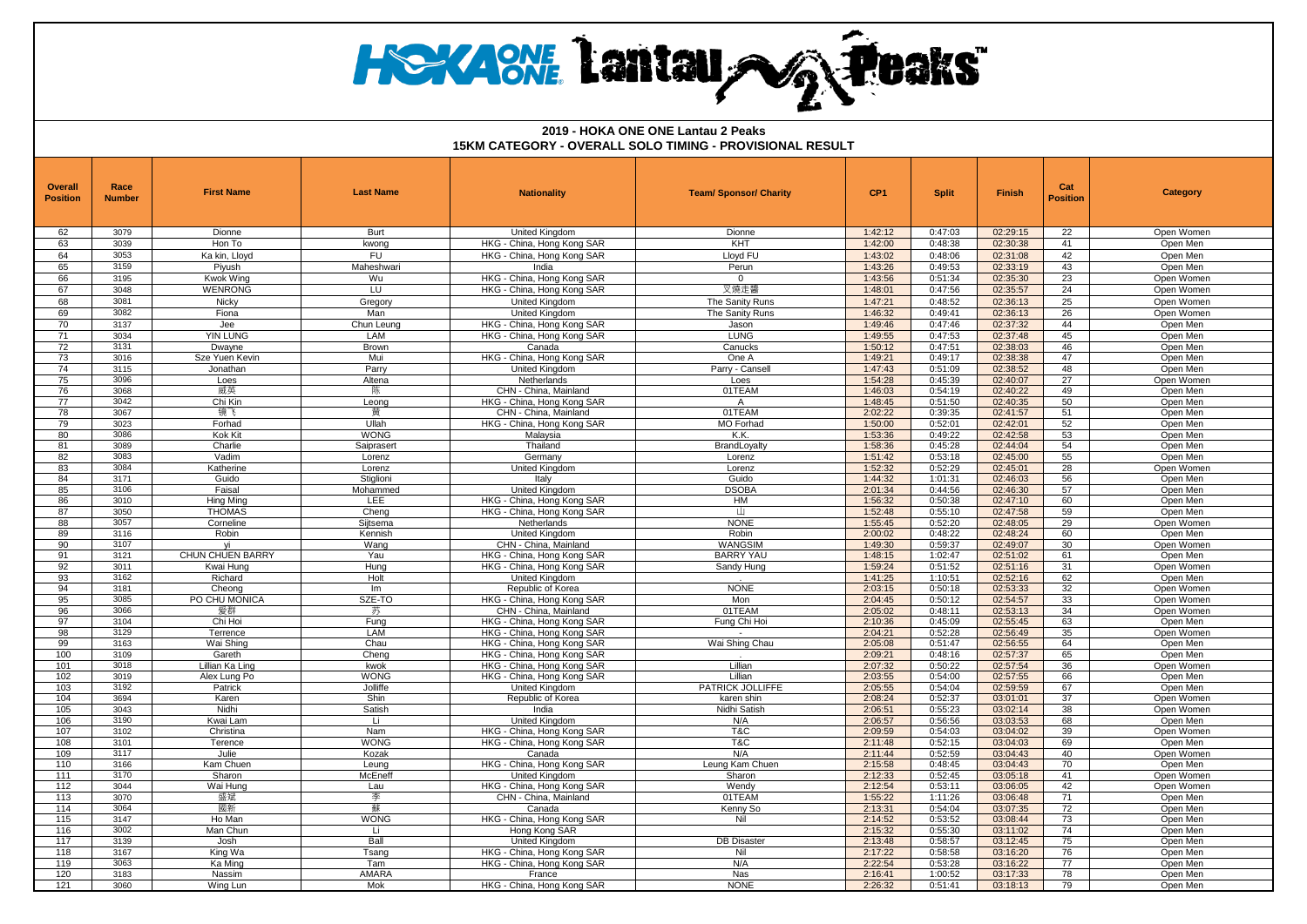## **HeXAM Lantau AG Peaks**

| Overall<br><b>Position</b> | Race<br><b>Number</b> | <b>First Name</b>           | <b>Last Name</b>     | <b>Nationality</b>                                       | <b>Team/ Sponsor/ Charity</b> | CP <sub>1</sub>    | <b>Split</b>       | <b>Finish</b>            | Cat<br><b>Position</b> | <b>Category</b>        |
|----------------------------|-----------------------|-----------------------------|----------------------|----------------------------------------------------------|-------------------------------|--------------------|--------------------|--------------------------|------------------------|------------------------|
| 122                        | 3021                  | Joyce                       | Chow                 | HKG - China, Hong Kong SAR                               | Joyce Chow                    | 2:21:56            | 0:57:20            | 03:19:16                 | 43                     | Open Women             |
| 123                        | 3033                  | <b>KA CHUN</b>              | Leung                | HKG - China, Hong Kong SAR                               | <b>KACHUN</b>                 | 2:20:45            | 0:58:48            | 03:19:33                 | 80                     | Open Men               |
| 124                        | 3144                  | Chun Kin                    | Luk                  | HKG - China, Hong Kong SAR                               | Six Square                    | 2:25:33            | 1:00:24            | 03:25:57                 | 81                     | Open Men               |
| 125                        | 3145                  | Wai Ho                      | Luk                  | HKG - China, Hong Kong SAR                               | Six Square                    | 2:22:56            | 1:06:27            | 03:29:23                 | 82                     | Open Men               |
| 126                        | 3078                  | <b>WAI YIN</b>              | LEE                  | HKG - China, Hong Kong SAR                               | Lee                           | 2:34:52            | 0:54:55            | 03:29:47                 | 44                     | Open Women             |
| 127                        | 3038                  | Samuel                      | <b>LAM</b>           | HKG - China, Hong Kong SAR                               | Rider                         | 2:17:56            | 1:12:57            | 03:30:53                 | 83                     | Open Men               |
| 128                        | 3179<br>3178          | Isaia William               | Caluza               | HKG - China, Hong Kong SAR                               | Team Caluza                   | 2:29:02            | 1:01:56            | 03:30:58                 | 84                     | Open Men               |
| 129<br>130                 | 3076                  | William<br>Wayne            | Caluza<br>Ho         | HKG - China, Hong Kong SAR<br>HKG - China, Hong Kong SAR | Team Caluza<br>Wayne          | 2:28:22<br>2:30:33 | 1:03:58<br>1:02:02 | 03:32:20<br>03:32:35     | 85<br>86               | Open Men<br>Open Men   |
| 131                        | 3014                  | June Man                    | Leung                | HKG - China, Hong Kong SAR                               | One A                         | 2:36:45            | 1:00:27            | 03:37:12                 | 87                     | Open Men               |
| 132                        | 3100                  | <b>KIT</b>                  | Yuen                 | HKG - China, Hong Kong SAR                               | Kit                           | 2:34:47            | 1:02:43            | 03:37:30                 | 45                     | Open Women             |
| 133                        | 3120                  | n.                          | $\mathsf{n}$         | HKG - China, Hong Kong SAR                               | no                            | 2:33:42            | 1:03:48            | 03:37:30                 | 46                     | Open Women             |
| 134                        | 3119                  | Yoshiaki                    | Hattori              | Japan                                                    | nothing                       | 2:31:02            | 1:07:52            | 03:38:54                 | 88                     | Open Men               |
| 135                        | 3091                  | Ka To                       | Ng                   | HKG - China, Hong Kong SAR                               | $\sim$                        | 2:18:24            | 1:21:02            | 03:39:26                 | 89                     | Open Men               |
| 136                        | 3092                  | Wai Shan                    | Lau                  | HKG - China, Hong Kong SAR                               | $\sim$                        | 2:19:33            | 1:19:53            | 03:39:26                 | 47                     | Open Women             |
| 137                        | 3111                  | Yian                        | Wang                 | HKG - China, Hong Kong SAR                               | R&R                           | 2:37:42            | 1:02:51            | 03:40:33                 | 48                     | Open Women             |
| 138                        | 3036                  | <b>YING FAI</b>             | Yeung                | HKG - China, Hong Kong SAR                               | COCO                          | 2:35:05            | 1:06:12            | 03:41:17                 | 49                     | Open Women             |
| 139                        | 3035                  | Yin                         | SIU                  | HKG - China, Hong Kong SAR                               | ZUE                           | 2:35:02            | 1:06:15            | 03:41:17                 | 50                     | Open Women             |
| 140<br>141                 | 3009<br>3110          | Chi Chung<br>Victor Dat Fai | <b>WONG</b><br>Funa  | HKG - China, Hong Kong SAR<br>HKG - China, Hong Kong SAR | Serenadelphinium<br>R&R       | 2:35:00<br>2:42:11 | 1:08:36<br>1:03:34 | 03:43:36<br>03:45:45     | 90<br>91               | Open Men<br>Open Men   |
| 142                        | 3695                  | Amod                        | Khare                | India                                                    | Amod Khare                    | 2:27:25            | 1:18:39            | 03:46:04                 | 92                     | Open Men               |
| 143                        | 3031                  | <b>WAI KIT</b>              | <b>YIP</b>           | HKG - China, Hong Kong SAR                               | Roy                           | 2:45:45            | 1:01:57            | 03:47:42                 | 93                     | Open Men               |
| 144                        | 3182                  | 雪娥                          | 庄                    | HKG - China, Hong Kong SAR                               | 01TEAM                        | 3:07:07            | 1:24:04            | 04:31:11                 | 51                     | Open Women             |
|                            | 3015                  | Chee Tak                    | Law                  | HKG - China, Hong Kong SAR                               | One A                         | 1:27:38            |                    | <b>DNF</b>               |                        | Open Men               |
|                            | 3128                  | Ernest                      | Marais               | South Africa                                             | Team Hornstinger              | 1:30:21            |                    | <b>DNF</b>               |                        | Open Men               |
|                            | 3151                  | <b>FABRICE</b>              | <b>LE BILLER</b>     | France                                                   | <b>BILOU</b>                  | 1:33:32            |                    | <b>DNF</b>               |                        | Open Men               |
|                            | 3069                  | 伟东                          | 宋                    | CHN - China, Mainland                                    | 01TEAM                        | 1:38:55            |                    | <b>DNF</b>               |                        | Open Men               |
|                            | 3697                  | Denzil                      | Thomas               | India                                                    | Denzil                        | 1:42:25            |                    | <b>DNF</b>               |                        | Open Men               |
|                            | 3174                  | hildelita                   | dacov                | Philippines                                              | <b>Bandilang Pinas</b>        | 2:04:03            |                    | <b>DNF</b><br><b>DNF</b> |                        | Open Women             |
|                            | 3175<br>3676          | Alfred<br>Tsang             | Lau                  | United Kingdom<br>HKG - China, Hong Kong SAR             | <b>NA</b><br><b>WIFE</b>      | 2:11:24<br>2:39:35 |                    | <b>DNF</b>               |                        | Open Men<br>Open Men   |
|                            | 3187                  | 國強                          | Ling Hon<br>袁        | CHN - China, Mainland                                    | 01TEAM                        | 3:12:35            |                    | <b>DNF</b>               |                        | Open Men               |
|                            | 3022                  | Victor                      | Apps                 | Canada                                                   | <b>NONE</b>                   | 3:30:42            |                    | <b>DNF</b>               |                        | Open Men               |
|                            | 3001                  | Jocelyn                     | Villanueva           | Philippines                                              | Jocelyn                       |                    |                    | <b>DNS</b>               |                        | Open Women             |
|                            | 3003                  | Ley Chenc                   | Ng                   | Singapore                                                | Twinnina                      |                    |                    | <b>DNS</b>               |                        | Open Women             |
|                            | 3004                  | Janlex                      | Tan                  | Singapore                                                | Twinning                      |                    |                    | <b>DNS</b>               |                        | Open Women             |
|                            | 3005                  | Yuxuan                      | Wu                   | Singapore                                                | Twinning                      |                    |                    | <b>DNS</b>               |                        | Open Women             |
|                            | 3006                  | Nerida                      | Kiprotich            | Australia                                                | Kipmovin                      |                    |                    | <b>DNS</b>               |                        | Open Women             |
|                            | 3007                  | Paul                        | Acres                | United Kingdom                                           |                               |                    |                    | <b>DNS</b>               |                        | Open Men               |
|                            | 3008                  | Chun Ho Nicol               | Yau                  | HKG - China, Hong Kong SAR                               | KMB                           |                    |                    | <b>DNS</b>               |                        | Open Men               |
|                            | 3012<br>3017          | Joe<br>Stephen              | <b>LEE</b><br>Hull   | HKG - China, Hong Kong SAR<br><b>United Kingdom</b>      | $\sim$<br><b>NONE</b>         |                    |                    | <b>DNS</b><br><b>DNS</b> |                        | Open Men<br>Open Men   |
|                            | 3025                  | Kerensa                     | Choi                 | United Kingdom                                           | N/A                           |                    |                    | <b>DNS</b>               |                        | Open Women             |
|                            | 3026                  | Ronald                      | Loges                | Germany                                                  | Ron                           |                    |                    | <b>DNS</b>               |                        | Open Men               |
|                            | 3027                  | pascal                      | laroumanie           | France                                                   | Discovery Bay FC              |                    |                    | <b>DNS</b>               |                        | Open Men               |
|                            | 3028                  | <b>ALEX</b>                 | <b>TUNG YEW MENG</b> | Singapore                                                | Team Seamonsta                |                    |                    | <b>DNS</b>               |                        | Open Men               |
|                            | 3029                  | <b>FUNG</b>                 | <b>SHUK YING</b>     | HKG - China, Hong Kong SAR                               | <b>YOLO</b>                   |                    |                    | <b>DNS</b>               |                        | Open Women             |
|                            | 3030                  | huw                         | Griffith             | United Kingdom                                           | <b>Runners and Writers</b>    |                    |                    | <b>DNS</b>               |                        | Open Men               |
|                            | 3037                  | Chi Keuna                   | Kum                  | HKG - China, Hong Kong SAR                               | Rider                         |                    |                    | <b>DNS</b>               |                        | Open Men               |
|                            | 3040                  | Ma Asuncion Martin          | Corpuz               | Peru                                                     | Annie                         |                    |                    | <b>DNS</b>               |                        | Open Women             |
|                            | 3041<br>3047          | Paul<br><b>KAI HUNG</b>     | Chau<br><b>WONG</b>  | Macau<br>HKG - China, Hong Kong SAR                      | Paul Chau<br>長跑達人             |                    |                    | <b>DNS</b><br><b>DNS</b> |                        | Open Men<br>Open Women |
|                            | 3049                  | Christopher                 | Massaad              | <b>United States</b>                                     | Toro and Hare                 |                    |                    | <b>DNS</b>               |                        | Open Men               |
|                            | 3051                  | he                          | zeng                 | CHN - China, Mainland                                    | He                            |                    |                    | <b>DNS</b>               |                        | Open Men               |
|                            | 3052                  | zhicheng                    | qiu                  | CHN - China, Mainland                                    | Chena                         |                    |                    | <b>DNS</b>               |                        | Open Men               |
|                            | 3054                  | zhili                       | xu                   | CHN - China, Mainland                                    | He                            |                    |                    | <b>DNS</b>               |                        | Open Men               |
|                            | 3055                  | kaiming                     | zeng                 | CHN - China, Mainland                                    | He                            |                    |                    | <b>DNS</b>               |                        | Open Men               |
|                            | 3058                  | 仲源                          | 刘                    | CHN - China, Mainland                                    | 2L                            |                    |                    | <b>DNS</b>               |                        | Open Men               |
|                            | 3065                  | Simon                       | Smith                | United Kingdom                                           | Simon Smith                   |                    |                    | <b>DNS</b>               |                        | Open Men               |
|                            | 3071                  | Chu                         | Joseph               | HKG - China, Hong Kong SAR                               | Nil                           |                    |                    | <b>DNS</b>               |                        | Open Men               |
|                            | 3072                  | Ricky Chang Wan             | LEE                  | HKG - China, Hong Kong SAR                               | CR                            |                    |                    | <b>DNS</b>               |                        | Open Men               |